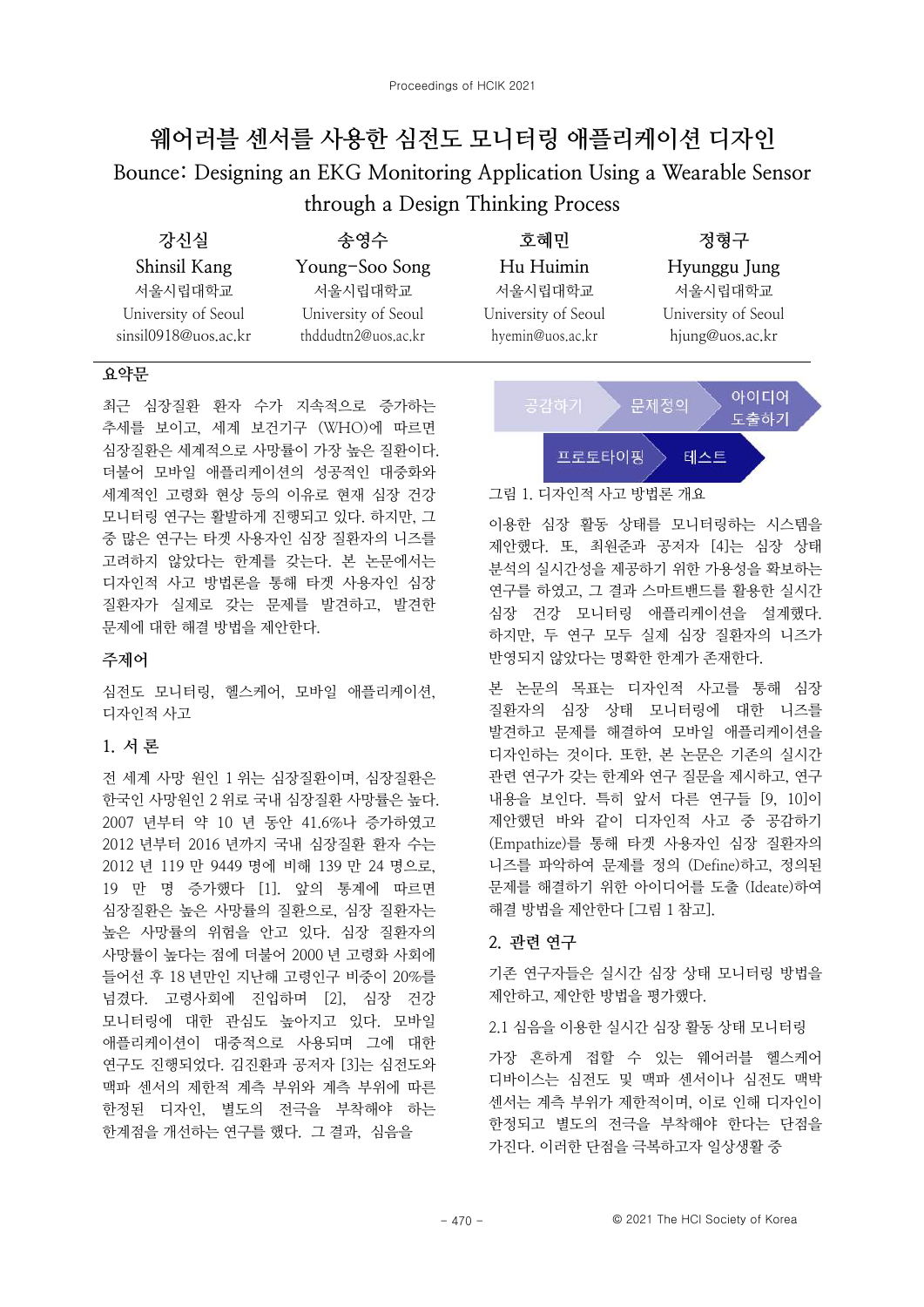표 1 인터뷰 참가자 개요

| 식별 코드          | 나이 | 성별 | 선정 이유      |
|----------------|----|----|------------|
| P1             | 57 | 여  | 순환기내과 간호사  |
| P <sub>2</sub> | 26 | 남  | 임상병리학과 전공자 |
| P3             | 26 | 여  | 임상병리학과 전공자 |
| P4             | 26 | 남  | 본태성 고혈압 환자 |
| P5             | 30 | 남  | 부정맥 화자     |
| P6             | 48 | 여  | 협심증 환자     |

심음의 측정을 통한 실시간 심장 활동 상태 모니터링이 가능한 심음 모니터링 시스템을 구현했다 [3]. 하지만 타겟 사용자의 니즈 도출이 없는 상태에서 연구가 진행되었다는 한계를 갖는다.

2.2 스마트밴드를 활용한 실시간 심장 건강 모니터링

최근 웨어러블 디바이스의 심전도 모니터링 및 분석 추론 기술은 실시간성을 제공하기 위한 높은 통신 자원 확보 문제, 하드웨어의 자원 부족, 그리고 막대한 개발 비용 문제가 존재한다. 이러한 문제를 해결하고자 더욱 간단한 알고리즘을 통해 심전도 정보를 부석하는 기법을 개발하고 시스템을 설계했다 [4]. 그러나 이 연구 또한 타겟 사용자의 니즈 파악을 기반으로 하지 않았다.

#### 2.3 스마트폰을 이용한 실시간 심전도 모니터링

헬스 케어 디바이스가 간소화되고 대중화됨에 따라 개인이 심전도를 측정하도록 하는 다양한 시도들이 등장했다. 한국에서도 스마트폰으로 심전도를 모니터링하는 시스템을 제안하는 논문이 일찍이 발표되었다 [5]. 외국에서도 이러한 시도들은 많았으나, 심전도 측정 디바이스의 심전도 측정 능력이나 모바일 애플리케이션의 성늦에만 중점적이라는 한계가 있다 [6]. 반면에 디자인적 사고를 기반으로 하는 애플리케이션 설계 및 평가 연구는 아직 진행되지 않은 것으로 보인다.

# 2.4 인공지능 기술을 활용한 사용자 상태 모니터링

해당 연구에서는 사용자의 상태 모니터링을 위한 인공지능 딥러닝 기술에 대해 소개하였다 [7, 8]. 박철수는 시간에 따라 지속적으로 변하는 생체 신호의 특징을 좀 더 정확하게 분석하기 위해 고정된 모델이 아닌 데이터 기반으로 모델이 형성되는 End-To-End 딥러닝 모델을 심전도 스트레스 예측과 수면 상태 모니터링에 적용해 좋은 성능을 내는 모델을 제안하였다. 최상기는 심탄도를 이용한 연속적인



그림 2. 위 그림은 공감지도로 왼쪽 부분에 sav. do 박스에 인터뷰 대상자가 말하고 행동한 내용, 오른쪽 부분의 think, feel 박스에 인터뷰 대상자가 생각하고 느낀 내용을 보인다.

심박수 모니터링 및 당뇨 예측 가능성을 연구하였다. 하지만, 위 연구들 또한 타겟 사용자의 니즈 파악을 기본으로 하지 않는다는 한계를 갖는다.

# 3. 연구 질문

본 연구는 심전도 모니터링 애플리케이션의 잠재적 사용자들과 수화기 내과와 임상 병리학과의 전문가를 대상으로 인터뷰를 진행하고, 디자인적 사고에 의해 니즈를 파악했다. 연구에서 묻고자 하는 질문은 다음과 같다.

| RO1             | 심장 질환자가 자신의 건강을 위해 갖는<br>니즈가 무엇일까?         |
|-----------------|--------------------------------------------|
| RO <sub>2</sub> | 심장 질환자가 갖는 니즈를 반영한 심장<br>모니터링 해결 방법은 무엇일까? |

#### 4. 실험 밧법

#### 4.1 공감하기

여자 3 명의 관련 전문가 3 명, 환자인 잠재적 애플리케이션 사용자 3 명이다. 반구조적(Semistructured) 인터뷰로 진행하고, 인터뷰 대상에 따라 질문 내용을 달리 했다. 환자인 잠재적 애플리케이션 사용자의 경우, 본인의 질병에 대한 고민과 기존 장비와 애플리케이션의 불편한 점을 중점적으로 인터뷰했다. 전문가의 경우, 기존 애플리케이션의 기술적인 유용성과 환자와 의사 각각에게 필요한 기능에 대하여 인터뷰했다.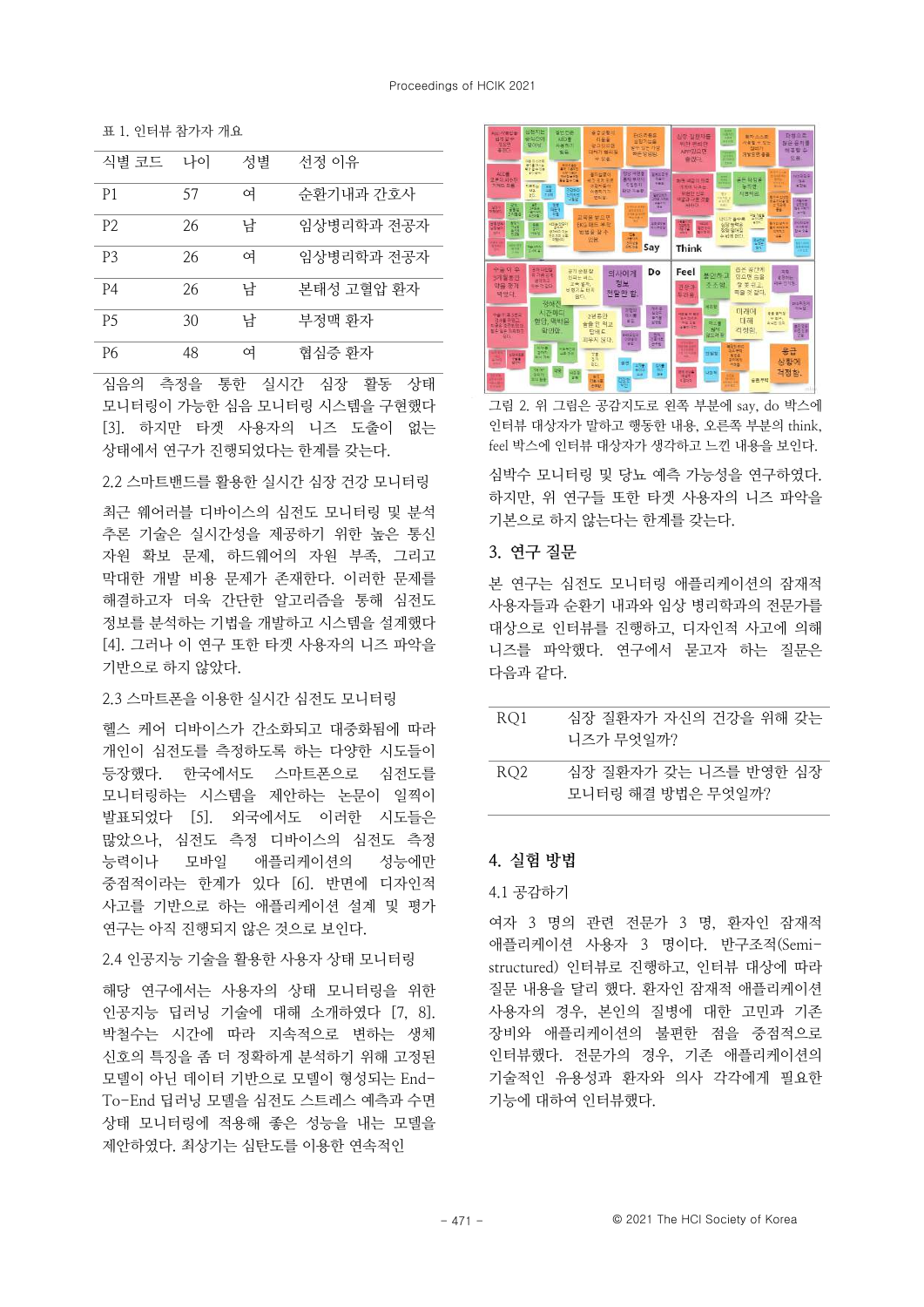표 2 테스트 참가자 5 명(남 3 여 2)의 평규나이는 25.4 세이고, 표준편차는 2.7 세이다.

| 식별 코드           | 나이 | 성별 | 선정 이유  |
|-----------------|----|----|--------|
| TP <sub>1</sub> | 24 | 여  | 심장 질환자 |
| TP <sub>2</sub> | 25 | 남  | 심장 질환자 |
| TP3             | 30 | 남  | 심장 질환자 |
| TP4             | 22 | 여  | 심장 질환자 |
| TP <sub>5</sub> | 26 | 남  | 심장 질환자 |



그림 3. HMW 브레인스토밍을 통해 10 개의 HMW 질문 중 3 개의 가장 순위가 높은 HMW 질문을 선택하는 과정을 나타내다.

## 4.2 문제 정의하기

#### 421공감지도

인터뷰 결과로부터 니즈와 인사이트, Point of View(POV)를 정의하기 위해 공감 지도 (Empathy Map)을 작성했다. 그림 1 은 모든 인터뷰로 제작된 하나의 공감지도이다.

#### 4.2.2 POV 도출

공감지도로부터 얻은 타겟 사용자의 니즈와 관련되 인사이트를 엮어 다음과 같은 한 문장의 POV 를 도출했다.

POV: 심장 질환자는 자신의 상태에 대해 늘 불안하기 때문에 항상 자신의 상태에 대한 실시간 확인 기능이 필요하다.

# 4.3 아이디어 도출하기

정의된 POV 로부터 문제 해결에 필요한 아이디어의



그림 4. 아이디어를 구체화하여 Low-fi 프로토타이핑으로 제작한 UI 페이퍼 프로토타입

방향성을 찾고자 How Might We (HMW) 브레인스토밍을 수행했다. 그 중 가장 순위가 높은 3 개의 HMW 질문을 선정했다. 각각의 가장 순위가 높은 HMW 에 대하여 해결 방법을 브레인스토밍했다. 여기서 3 개의 가장 순위가 높은 해결 방법을 선정했다. 가장 순위가 높은 HMW 3 개에 대한 가장 순위가 높은 해결 방법 3 개는 다음과 같다.

가장 순위가 높은 HMW 는 다음과 같다.

- 1. 어떻게 심전도 리딩을 쉽게 이해하도록 할까?
- 2. 어떻게 사용자의 근심을 해소할 수 있을까?
- 3. 편의를 위한 어떤 추가 기능을 제공할까?

가장 수위가 높은 해결 방법은 다음과 같다

- 1. 심전도 데이터를 의사에게 전송하여 진료받을 수 있도록 한다.
- 2. 심전도 값을 자동으로 지정 병원이나 보건소로 전송한다.
- 3. 패드 부착 위치를 그림으로 설명하다.

#### 4.4 프로토타이핑

난도별 태스크 2 개를 만든 후, 각 태스크를 수행할 수 있는 프로토타입을 제작했다. 첫 번째 태스크는 간단한 태스크로 사용자가 애플리케이션을 이용해 원격 진료를 의뢰하여 진단 결과를 확인하는 것이다. 두 번째 태스크는 복잡한 태스크로 사용자가 애플리케이션을 조작할 수 없는 긴급 상황에서 웨어러블 디바이스 상에 외부 버튼을 이용해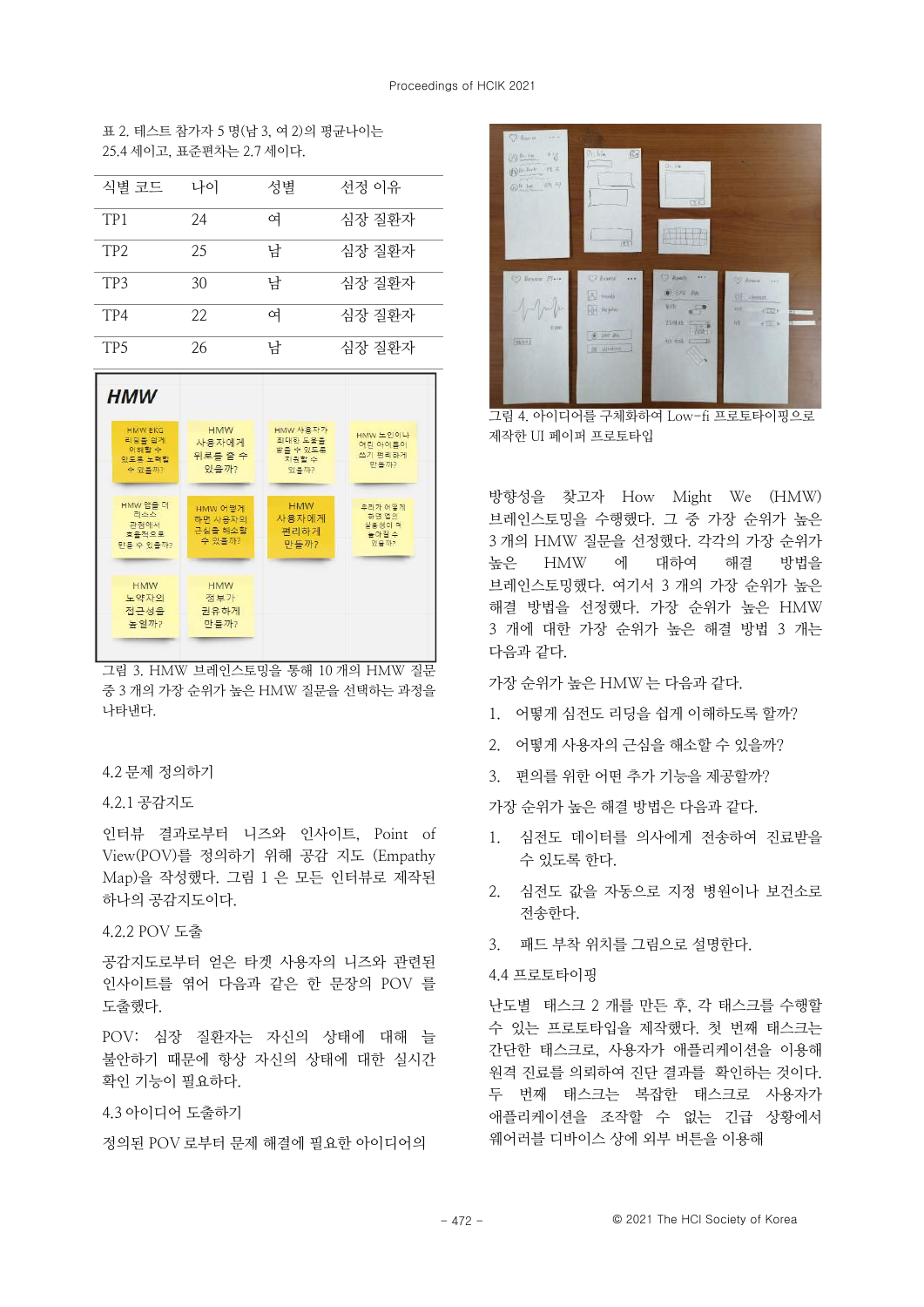

그림 5. 프로토타입의 주요 화면, 메시지 전송 기능을 담는 메인 화면 (a)와 외부 장치 및 기타 설정 지입 화면 (b)

애플리케이션이 제공하는 원격 진료 기능을 동작 시켜 사용자 본인의 상황을 알리는 것이다. 프로토타입을 제작하기 위해 각각의 태스크 수행 과정을 담은 스토리보드를 작성했다.

#### 4.4.1 페이퍼 프로토타입 만들기

작성된 스토리보드을 기반으로 Low-fi 프로토타입을 제작했다. 태스크를 수행하기 위한 주요 화면은 그림 5 와 같다. 그림 5.(a)는 사용자가 메인 화면에서 진료하기 버튼을 이용해 특정 의사에게 메시지를 전송할 때의 화면이다. 사용자는 이 화면에서 첫 번째 태스크의 원격 진료를 의뢰할 수 있다. 그림 5.(b)는 외부 장치 및 기타 설정의 진입 화면이다. 조작 가능한 외부 장치는 응급 상황 요청을 위한 디바이스의 외부 버튼과 해당 애플리케이션의 메시지 답변이나 기타 동작을 위한 디바이스의 진동 모듈이다. 사용자는 이 화면에서 두 번째 태스크의 외부 버튼을 위한 설정을 할 수 있다.

# 4.4.2 테스트

타겟 사용자인 심장 질환자 실험 참가자를 모집하여 제작한 Low-fi 프로토타입의 사용성을 평가했다. 실험에 적용된 태스크는 위에서 정의한 것과 같으며. 실험은 Wizard-of-Oz 기법으로 진행됐다 [11] 시나리오에서 참가자의 상황과 궁극적으로 해야 하는 태스크의 목적 이외에는 실험 참가자에게 아무런 정보도 제공하지 않는다 참가자로부터 받은 피드백은 다음과 같다.

기능은 충분하지만 설정 버튼들이 긴급용 버튼으로 느껴진다. (TP1)

메인 화면에 빈 공간이 많다. (TP2)

의사 초상화를 클릭하거나 하여 의사 정보를 얻고 싶다.  $(TP3)$ 

기능은 잘 설계되어 있지만 "뒤로 가기" 같은 버튼이 없다.  $(TP4)$ 

메인 화면 오른쪽 상단에 있는 설정 버튼의 모양은 사람들이 의숙하지 않다 (TP5)

#### 5. 고찰

실험을 통해 얻은 연구 질문에 대한 답은 다음과 같다.

- 심장 질화자는 자신의 상태에 대해 늘 불안하기 때문에 항상 자신의 상태에 대한 실시간으로 확인하고 싶어하다.
- 심전도 분석은 전문가의 영역이므로, 환자가 언제든 의사에게 심전도 데이터를 분석하도록 요청할 수 있도록 한다.

기존의 연구와 비교하여 본 연구가 강조하는 차별성은 타겟 사용자의 니즈를 고려한 디자인 방식을 채택했다는데 있다. 심장 질환을 가진 사용자와 의료진과의 인터뷰를 종합하여 이들이 필요로 하는 심전도 모니터링 애플리케이션의 기능을 제공하기 위한 방식을 도출하고, Low-fi 프로토타입 고안 및 사용자 스터디를 진행한 것에 연구 동기 및 방향의 정당성이 있다고 생각된다. 본 연구에서 제시하는 디자인적 사고 방법론을 기반으로 심장 질화자가 애플리케이션을 통하여 자신의 상태에 대한 실시간 확인을 필요로 한다는 사실을 도출하고. HMW 브레인스토밍을 통해서 애플리케이션의 기능 및 UI 을 디자인한 것은 의미가 있다.

# 6. 결론

본 연구의 궁극적인 목적은 심장 질환자가 모바일 심전도 모니터링 과정에서 겪는 어려움과 니즈를 알아보고 이에 대한 해결 밧법을 제시하는 것이다. 다른 연구와 다르게 디자인적 사고를 통해 타겟 사용자인 심장 질환자와 의사와 공감하여 니즈를 파악함으로 문제를 정의하고, 문제를 해결하기 위한 아이디어를 발전시켜 해결 방법을 제시한다. 첫 번째로 공감하기에서 전문가와 관련 인물과의 인터뷰를 진행했다. 인터뷰 결과를 공감지도로 나타내어 추론과 인사이트를 도출했다. 이를 통해 우리가 정의한 문제는 심장 질환자는 자신의 상태에